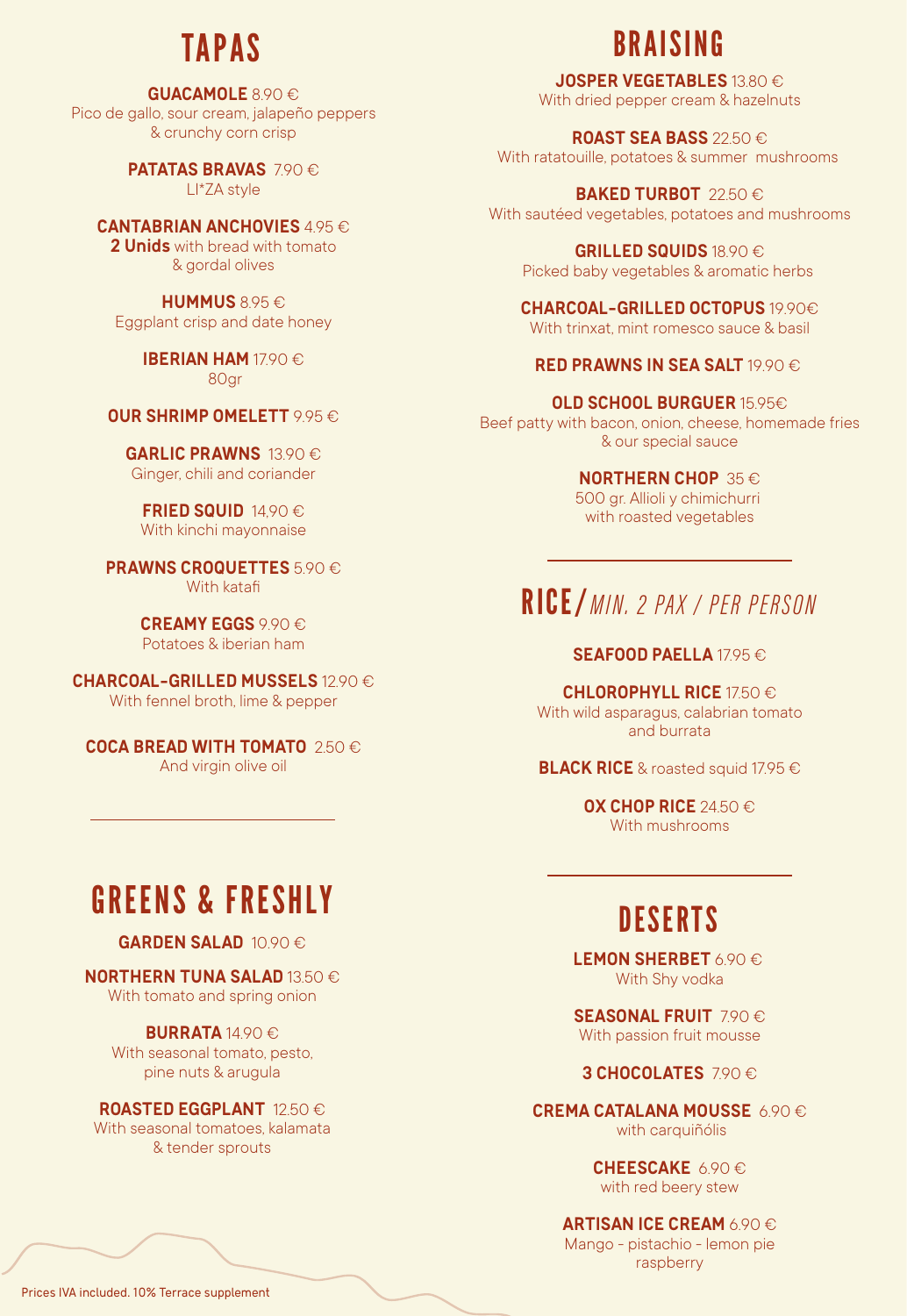### BREAKFAST *UNTII 12H*

**SEASONAL FRUIT** 6.90 €

**FRENCH BREAKFAST** 10.95 € Croissant (with jam or Nutella) with natural orange juice / or healthy juice, & Coffee, tea or cappuccino

> **NORDIC BREAKFAST** 10.90 € Benedict eggs, smoked salmon, Brie cheese & seeds bread.

#### **CATALAN BREAKFAST** 10.90 €

Spanish omelette, iberic ham, manchego cheese & bread with fresh tomato

> **AMERICAN BREAKFAST** 10.90 € Fried eggs, bacon / or tofu,

sautéed vegetables, potatoes & toast

#### **AÇÁI BOWl** 10.50 €

With fresh fruit, granola, coconut & a seeds toast with avocado

#### **HUMMUS** 6.90 €

Homade hummus, roasted vegetables, dried tomato, fresh spinach & basil in a oil bread

### **HAM** 7.90 €

Iberian ham, sandwich with tomato and virgin olive oil

# ZUMOS NATURALES

**ORANGE JUICE**  L 4.95 € / XL 5.95 €

**KOMBUCHA bio** 5.95 € Berries or mojito

#### **DETOX FOREVER YOUNG** 5.95 €

Avocado, coconut, mando, banana, spinachs and passion fruit

**DETOX FLOWER POWER 5.95 €** 

Spinach, celery, aoole, lime and ginger

**DETOX GINGER BOY** 5.95 €

Ginger, pinneable, lemon and apple

**DETOX BE STRONG** 5.95 €

Carrot, orange, apple and ginger

### **SWEET HIGH!**

**CROISSANT** 2.50 € nutella - mermelada

### **CROISSANT VEGAN** 2.50 €

**TARTAS CASERAS** 5.90€ Cheese cake red velvet carrots cake



Prices IVA included. 10% Terrace supplement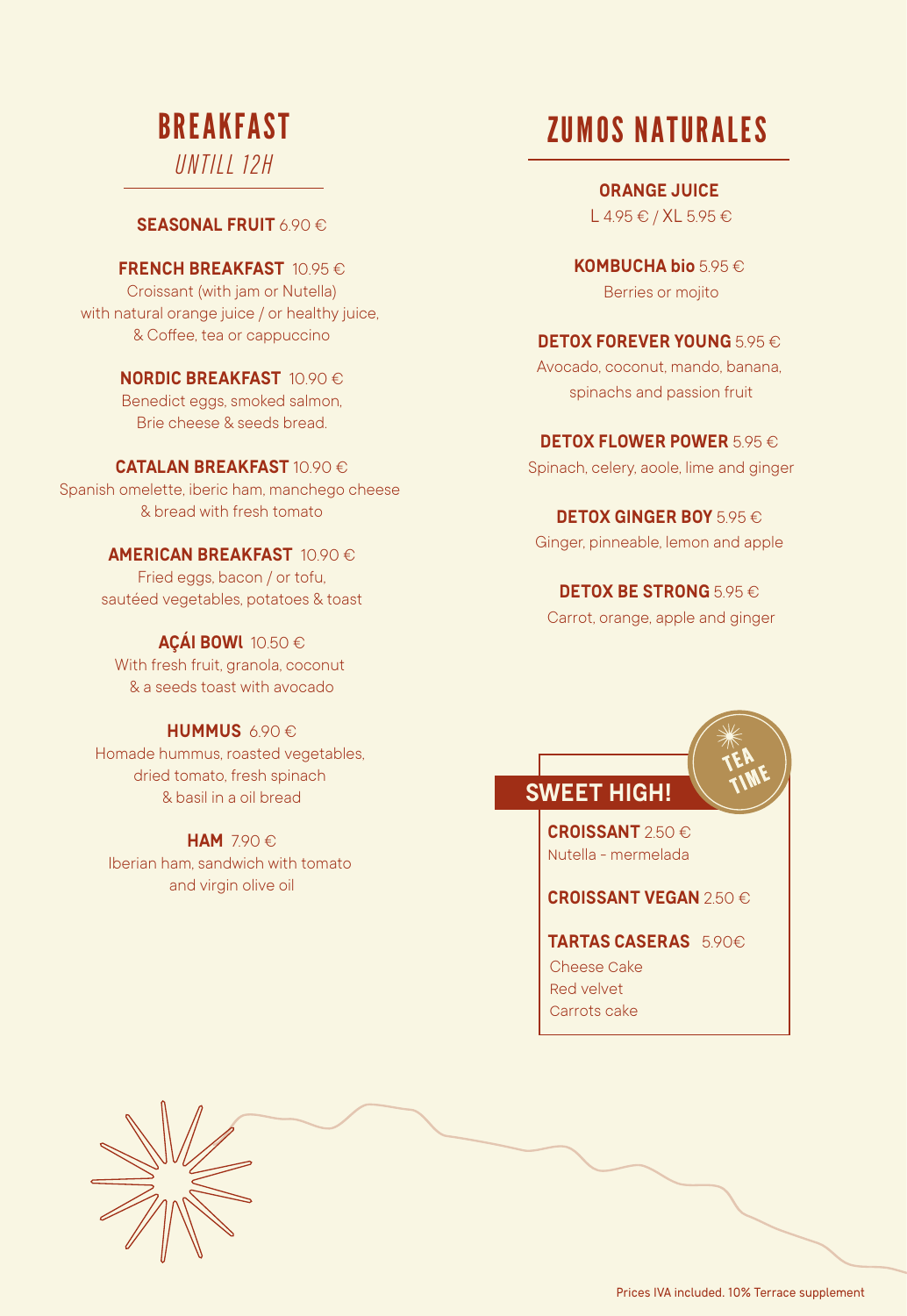### WHITE WINE RED WINE

**ALCORTA ATREVIDO** Cup 4.50 € / bottle 17 € D.O. Rueda. Verdejo

**MARIETA** Cup 5.50 € / Bottle 19.50 € D.O. Rías Baixas. Albariño

**MARA MARTIN** Bottle 19.50 € D.O. Monterrei. Godello

**ONNA** Bottle 22.90 € D.O. Penedés, Xarel - lo, gewurztraminer

**TE HAS PASADO TRES PUEBLOS**  Cup 5.50 € / Bottle 19.90 € D.O. Rueda. Verdejo

# **CERVEZAS**

**ESTRELLA DAMM** Draft beer / shandy Cup 3.90 € / jug 6.90 €

> **VOLL DAMM** Bottle 4.50 €

**0% FREE DAMM** Gluten free. Bottle 4.50 €

#### **CRAFT BEERS**

**BIG BEAR**  Gluten free 5.50 €

**CERDOS VOLADORES** Indian pale ale 5.50 €

**LA NIÑA BARBUDA** Brown ale 5.50 €

**CUATRO PASOS** Cup 4.50  $\in$  / bottle 16  $\in$ D.O. Bierzo. Mencía

**AZPILICUETA** Cup 4.90 € / bottle19.50 € D.O. Rioja. Crianza. Graciano, mazuelo y tempranillo

**RUXE RUXE** Bottle 23.50 € D.O. Ribeira Sacra. Mencía, tinto

**ALBERT BICHOT** Bottle 31 € D.O. Bourgogne, pinot noire

**TOSSUDES** Bottle 21 € D.O. Catalunya. Garnacha, syrah, cabernet sauvignon y monastrell

**TE HAS PASADO 3 PUEBLOS** Bottle 29 € D.O. Ribera del Duero tinto del país, vegan

## GIN TONICS

**BULLDOG** 9.90 € **SEAGRAMS** 9.90 € **BEEFEATER PINK** 9.90€ **HENDRICKS** 12.50 € **GIN MARE** 12.50 € **MONKEY 47** 12.50 € **BEEFEATER LIGHT** 9.90 €

### VINO ROSADO

**CUATRO PASOS**

Cup 4.90 € / bottle 16.90 € D.O. Bierzo, Mencía

### **STUDIO BY MIRAVAL ROSE**

Bottle 29.90 € D.O. Francia - Provenza Chateau Miraval, garnacha, cinsault, rolle

### **CAVA**

**MONT PARAL VINTAGE** Cup 4.90 € / bottle 19.90 € D.O. Penedés. Xarel - lo, macabeo, parellada y garnacha

**DURAN ORIGIN BRUT GR**

Bottle 29 € D.O. Cava. Xarel-lo, marcabeu, parellada y chardonnay

### CHAMPAGNE

**PERRIER JOUET**

Bottle 85 € Grand brut frances D.O. champagne pinot noir, meunier y chardonnay

#### **MOËT & CHANDON**

Bottle 89 € Brut imperial D.O. champagne Pinot noir, chardonnay y pinot meunier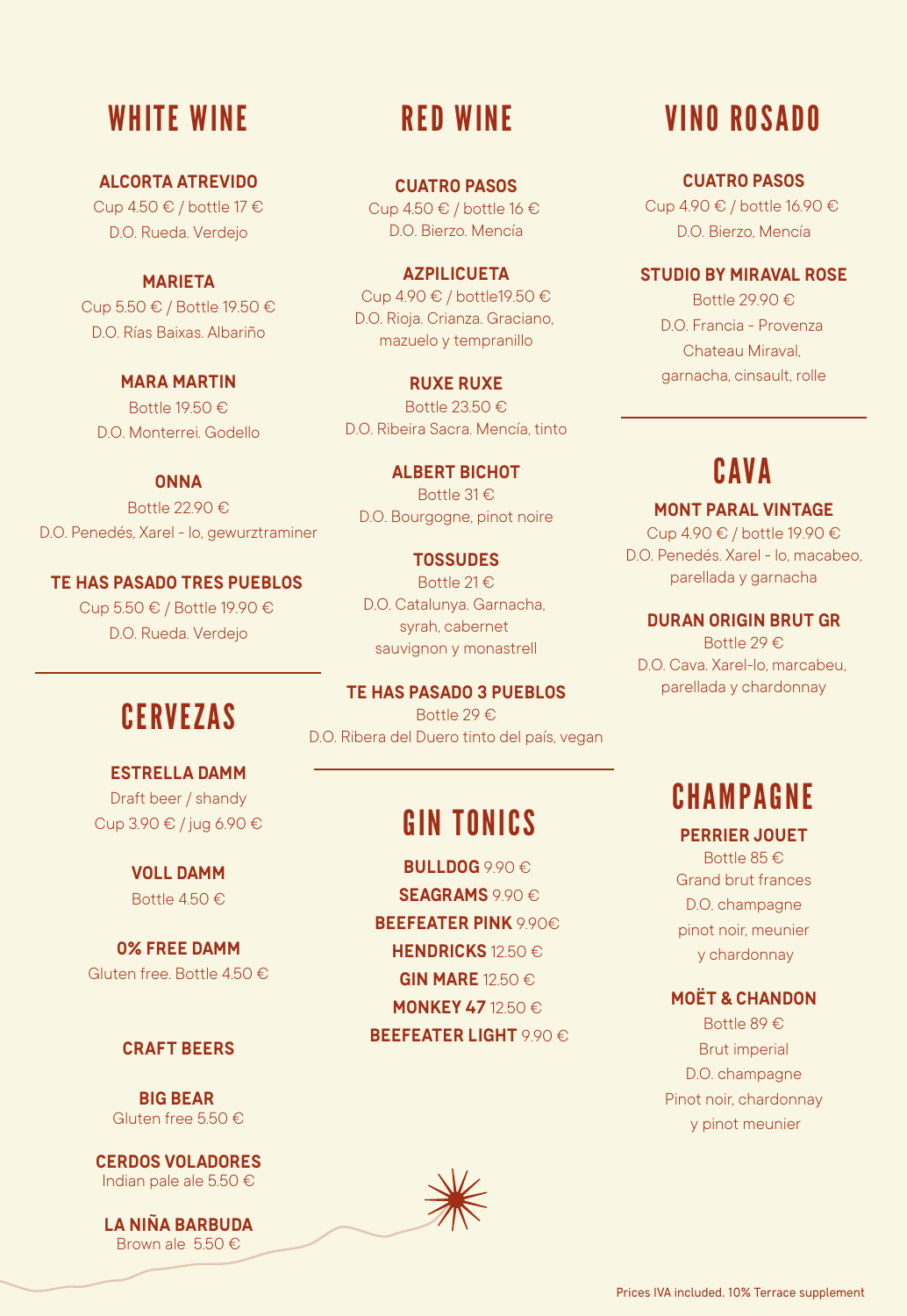### MOJITOS

### **MOJITO DEL PACÍFICO** 9.50 €

Dark rum, mint, lime, vanilla syrup, passion fruit

**BERRIES MOJITO** 9.50 € Dark rum, mint, lime vanilla syrup, berries

**KIWI MOJITO** 9.50 € Dark rum, mint, lime, vanilla syrup, kiwi

**CLASSIC MOJITO** 9 € Dark rum, mint, lime

### CAIPIRINHAS

**CAIPIRINHA DE LA CASA** 9.50 € Cachaça, cinammon, lime, passion fruit, apple

**CAIPIRINHA DE FRUTOS ROJOS** 9.50€ Cachaça, lime, berries

> **CAIPIRINHA CLÁSICA** 8.90 € Cachaça, lime, sugar

# SANGRÍAS

**TINTO DE VERANO** 495 € Red wine, lemon or orange & soda

> **SANGRÍA DE VINO**  Cup 6.50 € / jug 19 €

**CAVA SANGRIA** 23 € With strawberry, raspberries and mint

# COCKTAILS DEL PACIFICO

**MORADO SOUR** 9.90 €

Rich and refreshing purple cocktail! Vodka, lime, berries, cava cream

**ZOMBIE** 9.90 €

Exotic and literally on fire! Mixed rums, ginger syrup, passion fruit and lime

### **LOLITA FLORES MULE** 890 €

The moscow mule of a lifetime with a southern twist Vodka, cucumber, ginger beer, lime

#### **JULIO IGLESIAS** 990 €

Our version of Porn star martini Vodka, passion fruit, vanille syrup, cava cream

#### **BALI VIBES** 9.90 €

Fresh and with a touch of class Lychee Martini, gin, ginger syrup, lychee and lime

### APERITIVES

#### **PETRONI VERMOUTH** 5.90 €

#### **CINZANO BIANCO/ROSO** 5.60 €

**CAMPARI** 7.90 € Combine as you like Soda, tonic, orange juice

### **APEROL SPRITZ** 7.90 €

Aperol, cava, soda

**NEGRONI 890€** gin, vermouth, campari

**BITTER KAS 350 €** Alcohol free